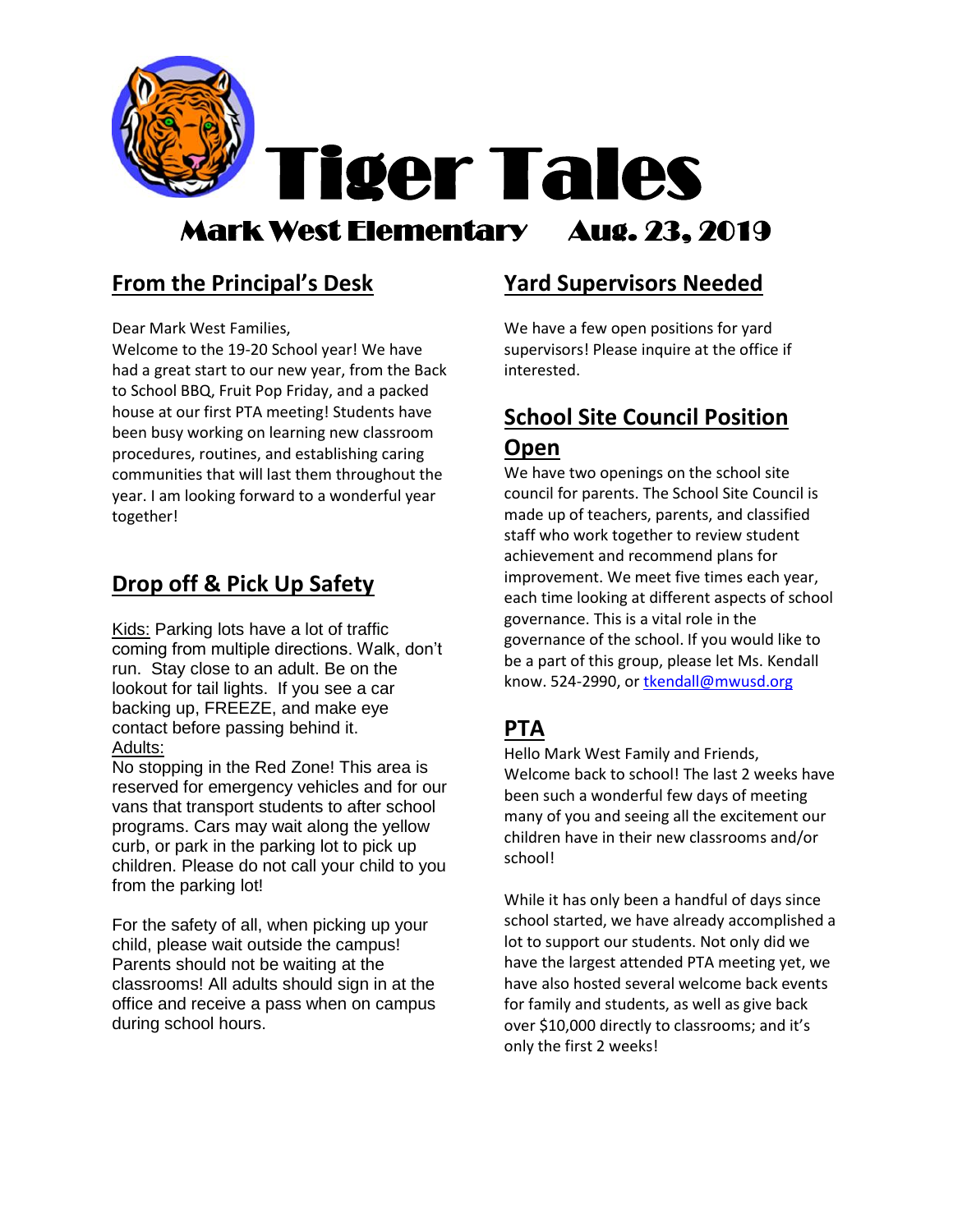

Tiger Tales

# Mark West Elementary Aug. 23, 2019

A big shout-out to all of the wonderful volunteers who have made all of this happen! THANK YOU!!

With that said, we have a lot of great events coming up in September!

**9/5** Back to School night- Mark West Elementary Parents/guardians only. Make sure to get childcare planned early.

**9/16**- PTA Meeting- 6pm at the Library on the Mark West Elementary Campus

Light dinner and childcare is provided! **9/20**- Father Daughter Dance- 6pm-8pm at the Multi-Purpose Room

First ever! Look out for flyer with details in next week's Friday folder Make sure to mark these on your calendar!

We hope you all have had an easy transition back into the school schedule and your children are as excited as we are! As always, if you ever have any questions, comments, or just want to know more about how you can help our community, please reach out via Facebook at Mark West School PTA, via email at [MWTIGERSPTA@gmail.com,](mailto:MWTIGERSPTA@gmail.com) or by reaching out to any PTA Member or Board member directly.

Have a great weekend!

On behalf of the Mark West Site PTA Board;

Kenny Dearmore PTA President

### **Lunch Time Fun**

Hello Parents! We are looking to provide some alternative fun activities for our primary students at lunch. Our 4<sup>th</sup>-6<sup>th</sup> have the opportunity to participate in noon league sports thanks to Mr. Graves and Mr. Ryan, but we would like to do something a little different for our 1<sup>st</sup>-3<sup>rd</sup>. We have a selection of Board Games for students, but would like to see if anyone would donate Legos for the kids to build with. Thanks for your help!

#### **Important Dates**

| 9/2<br>Labor Day- No School |  |
|-----------------------------|--|
|-----------------------------|--|

- **9/5** 1 <sup>st</sup>-6<sup>th</sup> Back to School Night
- **6:00-6:45 4-6 in classrooms**

#### **6:45-7:15 All parents**

- **7:15-8:00 1-3 in classrooms**
- **10/3** Attention 6<sup>th</sup> grade Parents: Mark West Charter Info Night
- **10/4** Parent Teacher Conferences No school for Students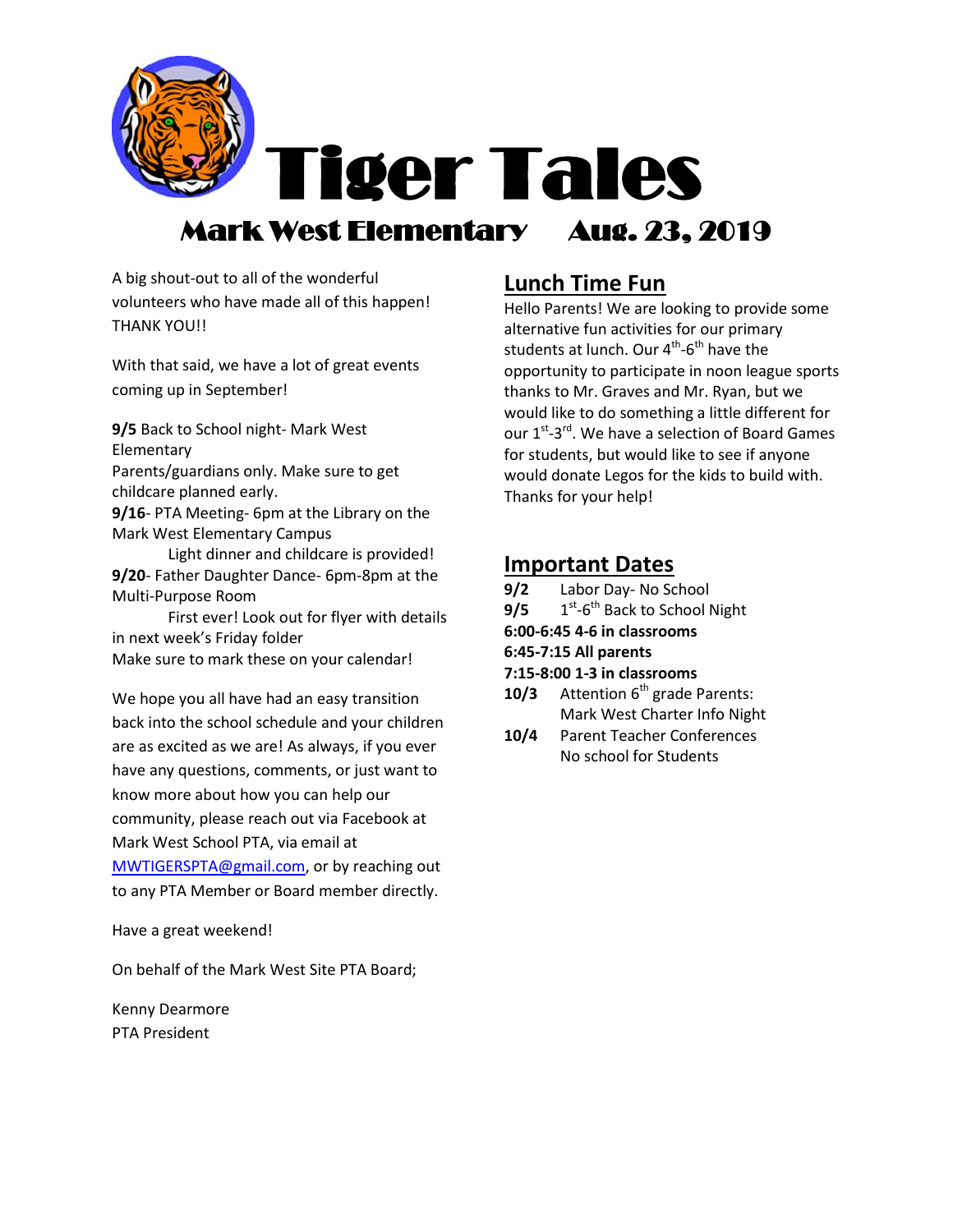

# Mark West Elementary Aug. 23, 2019

# PBL Playbook

#### **By Lisa Warne**

**District Project Based Learning Integration Support Teacher (PBLIST)**

Welcome to the 2019-2020 school year! I am excited to be starting my 21st year teaching with the Mark West School District. Many people ask, *"What is Project Based Learning?"* The formal definition of PBL, according to Buck Institute for Education, is "a teaching method in which students gain knowledge and skills by working for an extended period of time to investigate and respond to an authentic, engaging, and complex question, problem, or challenge."

PBL requires critical thinking, problem solving, collaboration, and various forms of communication. The first few weeks of school I visit some classrooms at Mark West, Riebli, and San Miguel Elementary Schools and provide learning experiences that promote collaboration and teamwork. Here are a few pictures from our first weeks of school. Stay tuned for exciting projects throughout the year!



**STEM Newspaper Challenge WHAT is your SPARK posters? 2nd graders worked in teams to create 3rd graders created team posters a structure that could hold the weight to share what they are excited about of a textbook using only 10 pieces of and is unique about them! Each team newspaper and 18 inches of tape! created a 3D, interactive model**